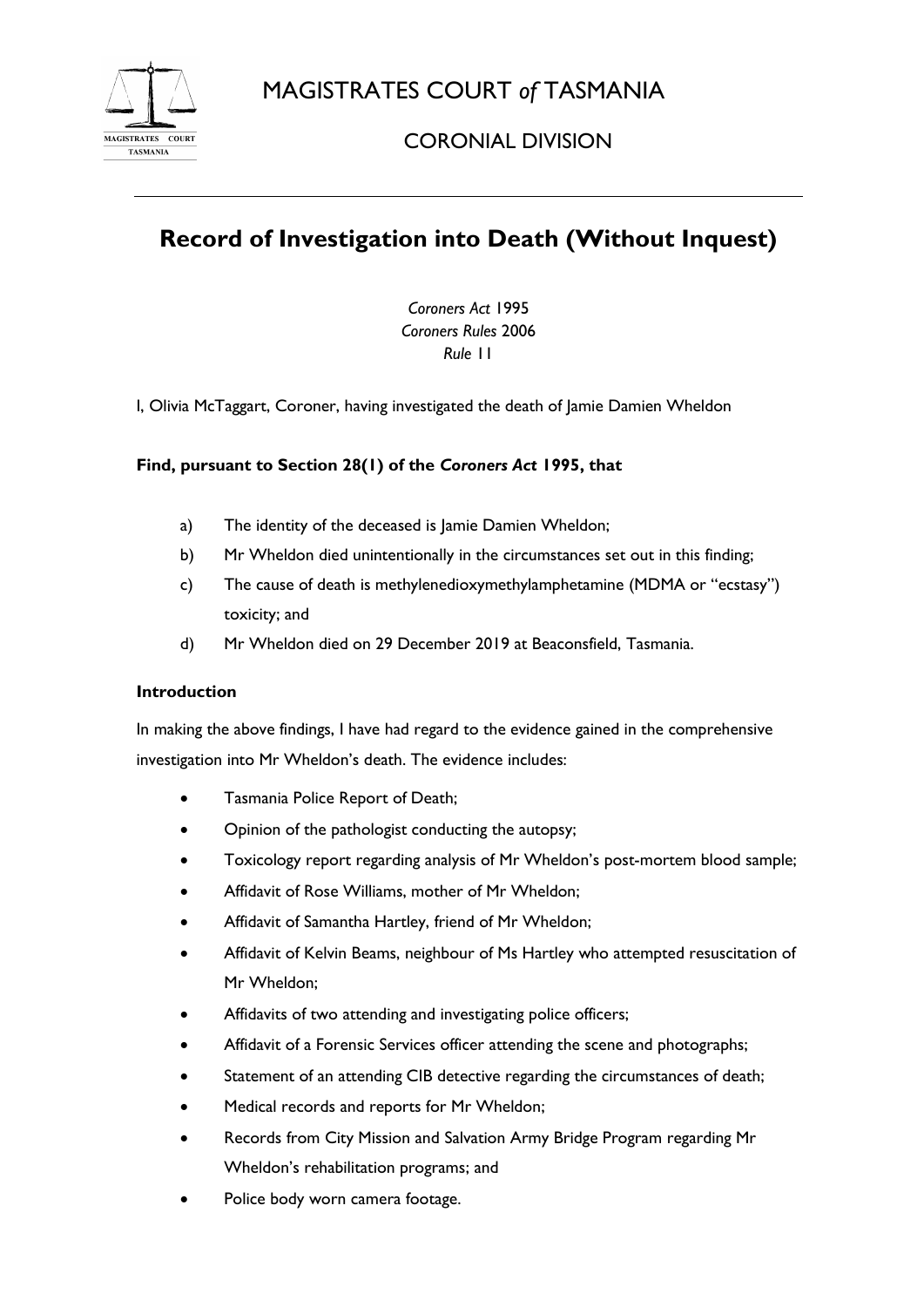### **Background**

Mr Wheldon was born in Launceston on 9 August 1974. He was aged 45 years at the time of his death. He was single, had never married, and had no children. He was unemployed. At the time of his death he was on approved Christmas leave from the Salvation Army Bridge Program where he was engaged in rehabilitation for his long-term addiction to illicit drugs.

Mr Wheldon was born to James Wheldon and Rose Williams and had two siblings. After his school education, he completed a butcher's apprenticeship and worked as a butcher in various places. He also performed as a musician playing acoustic guitar and singing both in Tasmania and interstate. Mr Wheldon was in reasonable health although he suffered from depression and anxiety which was likely linked to his drug addiction, which primarily involved methamphetamines.

Mr Wheldon had been a regular client of the Bridge Program (Salvation Army) and Missiondale (City Mission) which provided assistance for his drug addiction. Rose Williams, Mr Wheldon's mother, noted that her son would often relapse just a few weeks after being discharged from a rehabilitation program. Mr Wheldon's various counsellors described him as a man who wished to overcome his addiction and who would speak honestly about his cravings.

On 31 August 2019 Mr Wheldon attended the Launceston General Hospital with his mother, Ms Williams, as a result of suffering an acute psychotic episode caused by ingestion of illicit drugs.

On 25 September 2019 Mr Wheldon commenced the residential Bridge Program. He progressed well in the program and was abstinent from illicit drugs. Before the commencement of his intended Christmas leave on 20 December, he was assessed by the program counsellors. The notes on his file indicate that his levels of depression, anxiety and stress all fell into the normal range and this was an improvement from his last meeting. The notes also stated that Mr Wheldon had maintained his abstinence from drugs and that his cravings had reduced.

#### **Circumstances of Death**

Mr Wheldon was released from the Bridge Program for leave on 20 December 2019 and was due to return on 5 January 2020. During his leave, he was to live with Ms Williams in Pipers River.

On Sunday 28 December 2019, a long-term friend of Mr Wheldon, Samantha Hartley, visited him at Ms Williams' home. Ms Hartley stayed overnight and then took Mr Wheldon back to her home in Beaconsfield, intending that he stay with her for a "couple" of days. On the trip to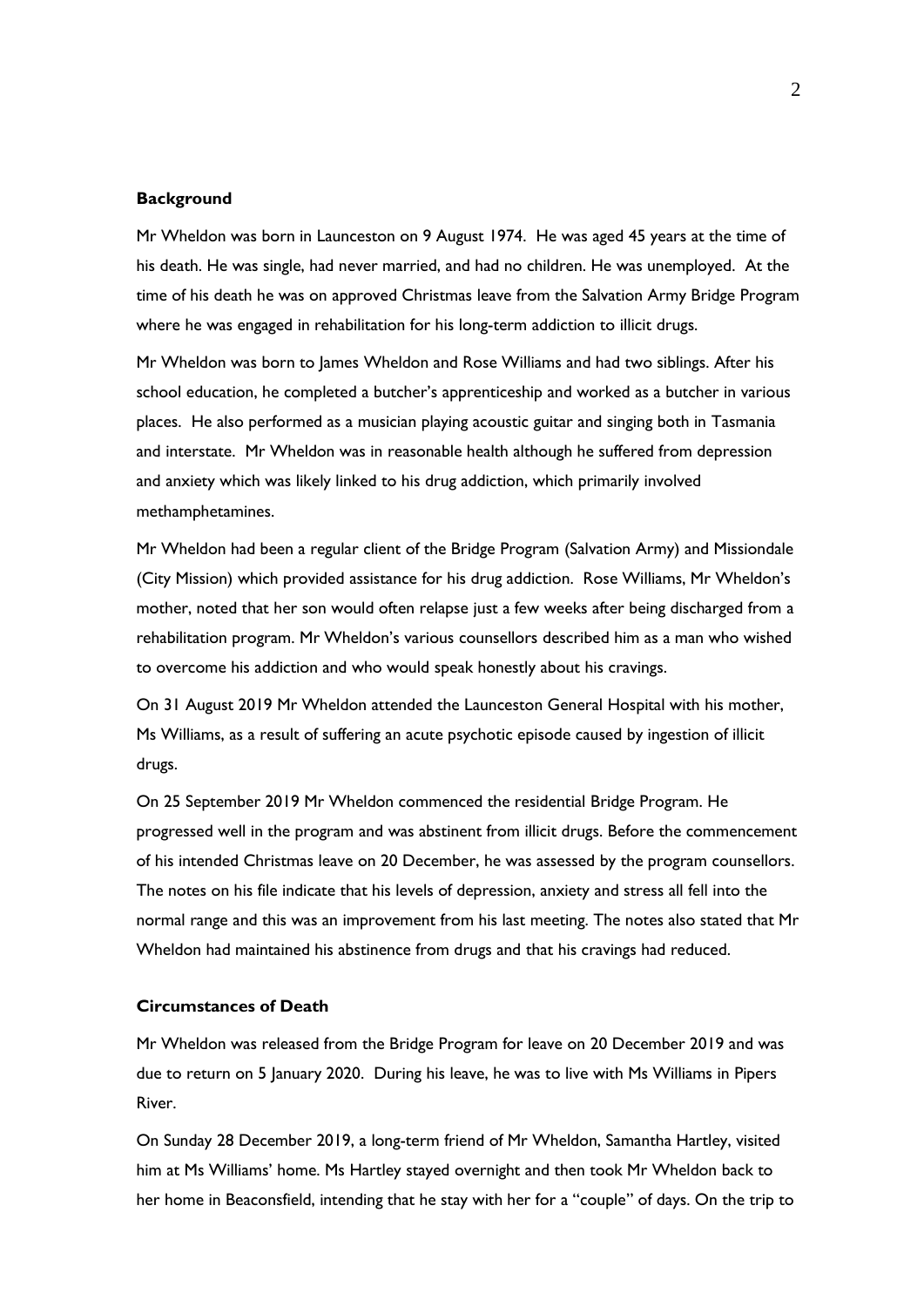Beaconsfield, Mr Wheldon remarked to Ms Hartley on more than one occasion that he wanted to *"get on it",* meaning that he wanted to take hard illicit drugs.

At 11.30am that day, Mr Wheldon and Ms Hartley arrived at Ms Hartley's home. Ms Hartley's two sons were present there with two other friends. Some time between 11.30am and 1.30pm, Mr Wheldon left the residence without telling anyone and apparently his absence was not noticed. When he returned at approximately 2.00pm, Ms Hartley described him as acting strangely and stumbling around in the rear yard. He was then assisted into a chair in the rear sunroom of the property where his unusual behaviour continued. Mr Wheldon kept apologising to Ms Hartley and hit the back of his head into the window behind him. Mr Wheldon was then moved into a different chair, where he was seen to shake all over, sweat heavily, and to claw and hit at his face. Ms Hartley stated that she had only seen him in such a state on one previous occasion. When she asked him what he had taken, he laughed at her and his responses did not make sense. Mr Wheldon then proceeded to turn grey in colour and unresponsive. Ms Hartley called for an ambulance and her neighbor, Kelvin Beams, assisted with first aid until paramedics arrived. When paramedics arrived, they attempted to resuscitate Mr Wheldon for a short time before declaring him deceased. Police officers attended the scene to commence an investigation into Mr Wheldon's death.

An autopsy upon Mr Wheldon was conducted by a pathologist on 31 December 2019. The pathologist was unable to ascertain an anatomical cause of Mr Wheldon's death, and noted that toxicology results revealed that Mr Wheldon had reportedly fatal levels of MDMA ("ecstasy") in his blood together with a low alcohol level. The pathologist was of the opinion that MDMA toxicity caused Mr Weldon's death.

#### **Comments and Recommendations**

I am satisfied that Mr Wheldon died accidentally as a result of MDMA ("ecstasy") toxicity. The evidence indicates that, as a result of cravings, Mr Wheldon decided to obtain MDMA from a person or persons who cannot be identified upon the evidence available. Nevertheless, I am satisfied that he ingested the substance voluntarily and without coercion. I cannot find exactly how, where and when he did so.

The evidence does not permit me to determine the quantity of MDMA ingested, although Mr Wheldon's tolerance to its effects would have been reduced as a result of his period of abstinence. Over dosage with MDMA is known to result in sudden death due to the onset of one or more major acute syndromes.